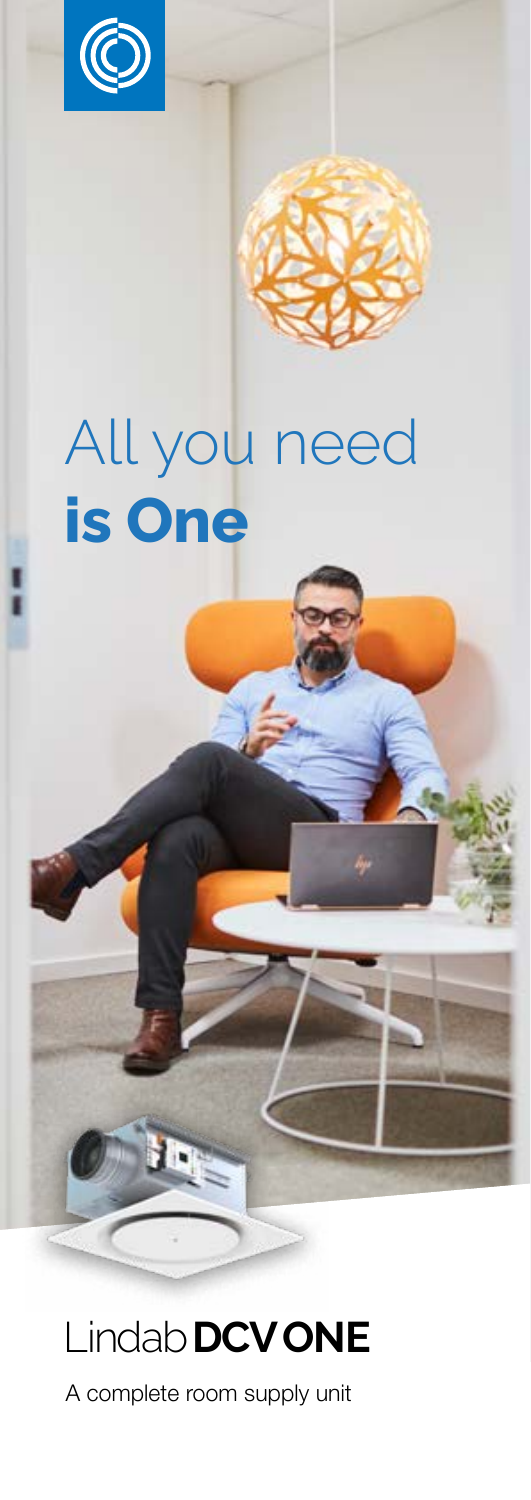# One intelligent ventilation system

### **Everything is easier with One**

The operation of other DCV systems generally requires the use of several separate components. With DCV ONE room supply unit all components is integrated into this one unit.

#### **One unit**

By collecting several components in one unit, we assure lower installation cost and time. You get a more flexible and long-lasting ventilation setup.

#### Included in DCV ONE:

- Integrated room controller
- Diffuser with integrated sensors
- Pre-wired from factory
- VAV plenum box

### **One installation**

When new demands occur, you can easily change the design without having extra installation costs. You don't have to mind sensors, duct-work or room controllers when redesigning your office environment.

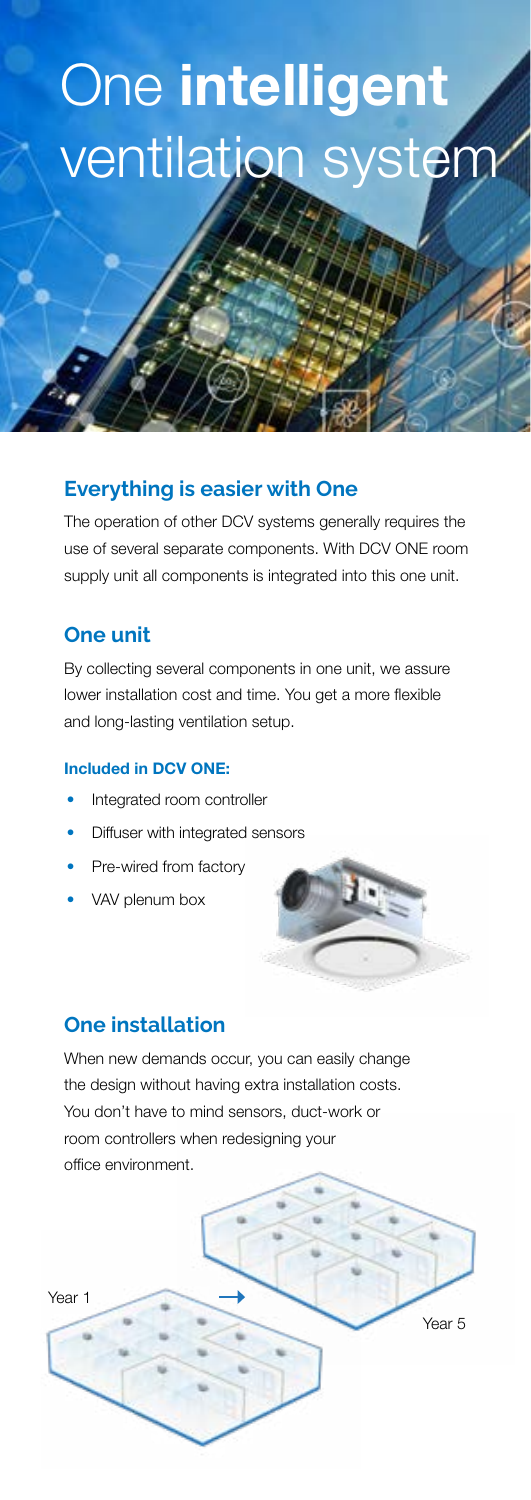

#### **One access point**

For full control, add Lindab Pascal System management and Pascal Operate. This gives you one centralised access point and full control of your ventilation system.

#### Benefits with Pascal:

- Ventilation system overview
- Indoor climate overview at room level
- Easy system setup
- Optimal indoor climate at lowest energy consumption

#### **One supplier**

Lindab provides a system where all parts fits and work together – from ducts, to air design, commissioning and management of your system. On top of that, all products are tested, certified and classified to the highest standard – so you can feel safe in your choice.

#### **One planet**

The biggest challenge for a better climate is to make better use of the resources we have. With a DCV system from Lindab you support world sustainability and low energy consumption.



#### Energy savings with DCV